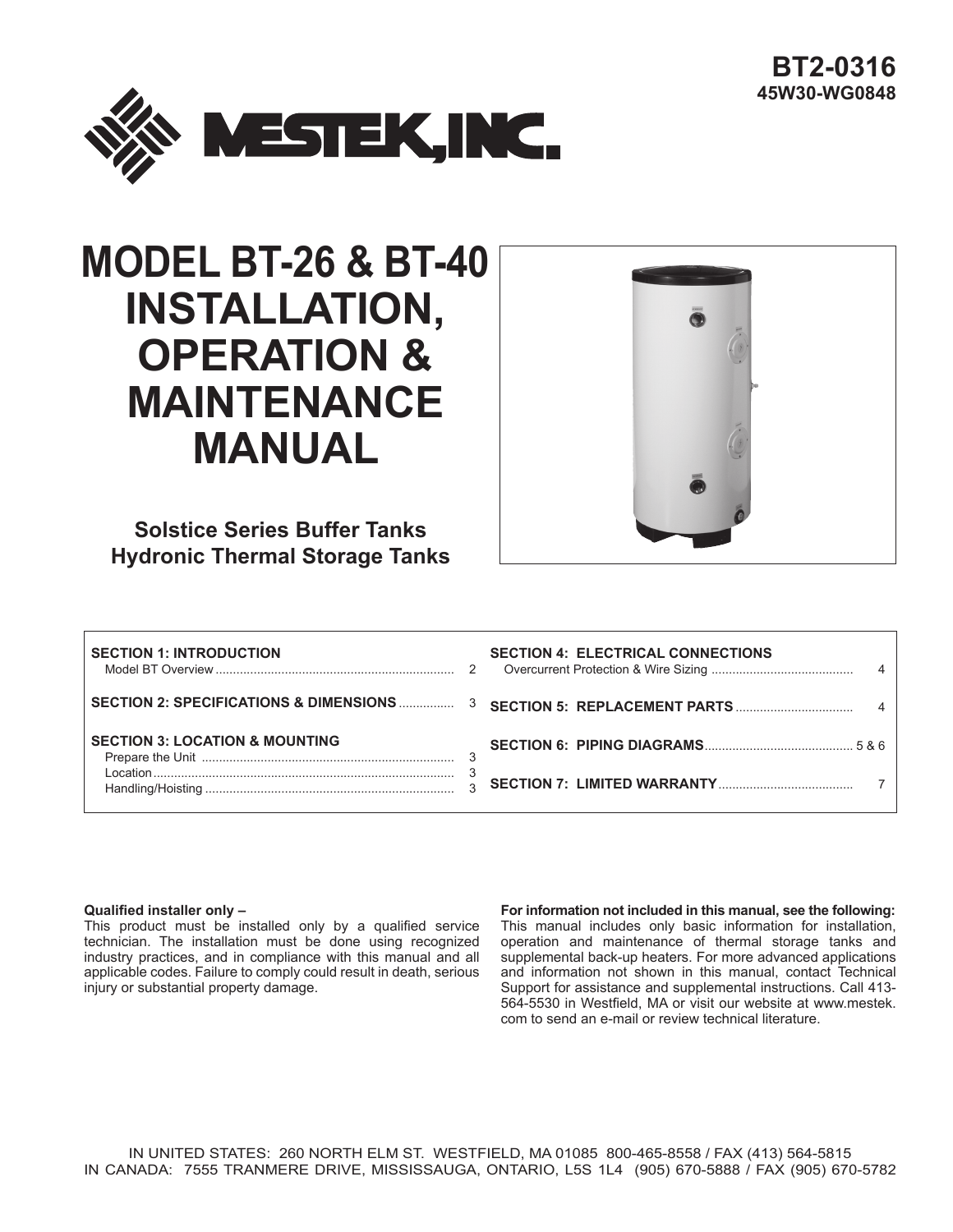### *Section 1: Introduction*

### **Hazard Definitions**

The following terms are used throughout this manual to bring attention to the presence of potential hazards or to important information concerning the product.

| <b>ADANGER</b> Indicates an imminently hazardous situation which,<br>if not avoided, WILL result in death, serious injury or |
|------------------------------------------------------------------------------------------------------------------------------|
| substantial property damage.                                                                                                 |

- **AWARNING** Indicates an imminently hazardous situation which, if not avoided, COULD result in death, serious injury or substantial property damage.
- **ACAUTION** Indicates an imminently hazardous situation which, if not avoided, MAY result in minor injury or property damage.
- Used to notify of special instructions on installation, **NOTICE** operation or maintenance which are important to equipment, but not related to personal injury hazards.

To reduce the risk of excessive pressures and temperatures in this water heater, install temperature and pressure protective equipment required by local codes and no less than a combination temperature and pressure relief valve certified by a nationally recognized testing laboratory that maintains periodic inspection of production of listed equipment or materials, as meeting the requirements for Relief Valves and Automatic Gas Shutoff Devices for Hot Water Supply Systems, ANSI Z21.22.

This valve must be marked with a maximum set pressure not to exceed the marked maximum working pressure of the water heater. Install the valve into an opening provided and marked for this purpose in the water heater, and orient it or provide tubing so that any discharge from the valve exits only within 6 inches above, or at any distance below, the structural floor, and does not contact any live electrical part.

The discharge opening must not be blocked or reduced in size under any circumstances. Hydrogen gas is produced in a hot water system served by this heater that has not been used for a long period of time (2 weeks or more). Hydrogen gas is extremely flammable. When hydrogen is present, there will probably be an unusual sound such as air escaping through the pipe as the water begins to flow.

There should be no smoking or open flame near the faucet at the time it is open. When a water heater is installed in a closed water-supply system, such as one having a back-flow preventer in the cold-water supply, means shall be provided to control thermal expansion. Contact the water supplier or local plumbing inspector for information regarding the control of this situation.

### **Model BT-26 (H) & BT-40 (H) Overview**

The Model BT-Series are water tanks suitable for storage of water and water/glycol mixtures for use in all hydronic systems for heating, cooling, or a combination of both heating and cooling. The wide operating range of 32-194°F (0-90°C) allows its use with chiller/heat-pump, geothermal, fossil fuel or solar systems, or any combination thereof. The tanks are designed for space heating only.

The tanks volume provides thermal storage to retain energy during period of off cycle or defrosting, and buffering, to extend boiler or heat pump cycle times, increasing overall system efficiency and allowing tighter control of supply temperature. Additionally, each tank is equipped with four circulation ports; when piped in a primary/secondary arrangement, this ensures hydraulic separation of the system.

Two each 3 kW electric heating elements (optional) are installed in the tank for the purpose of supplement heat. This these may be engaged for the purpose of freeze protection during periods of heat pump inactivity, or in conjunction with the heat pump to achieve rapid warm-up of a cold soaked system. **For use with SCM-036, SCM-060 and LAHP48 heat pumps only.**

As with any hydronic heating system, it is HIGHLY recommended that an oxygen barrier tubing is used throughout the system.

AWARNING Buffer tanks must be used in hydronic heating systems only. All local plumbing codes must be adhered to. Do not operate beyond specifications on the rating plate. Failure to comply can result in property damage, personal injury, or death.

#### **The major components of the BT Series are:**

- A welded, 18-gauge (.047") grade 304 stainless steel inner tank with ports for circulation, air separation & pressure relief, and drain.
- 50mm (2") expanded polyurethane insulation for R11 insulating value.
- Outer shell of .020" powder coated carbon steel.
- $\frac{1}{4}$ " ID temperature sensor well.
- Two each 3 kW resistive electric heating elements (optional).
- Electrical junction box for connecting electrical power and safety circuit wiring for the electric heaters (optional).

DO NOT use for potable water heating. The single-wall heat exchanger is not suitable for the application.

#### **Additional Components Required**

- Air Separator and Pressure/Temperature relief valve, to be located directly in the top of the tank.
- Expansion tank sized for the entire system volume, including the BT tank, and intended operation mode; heating, cooling, or combination.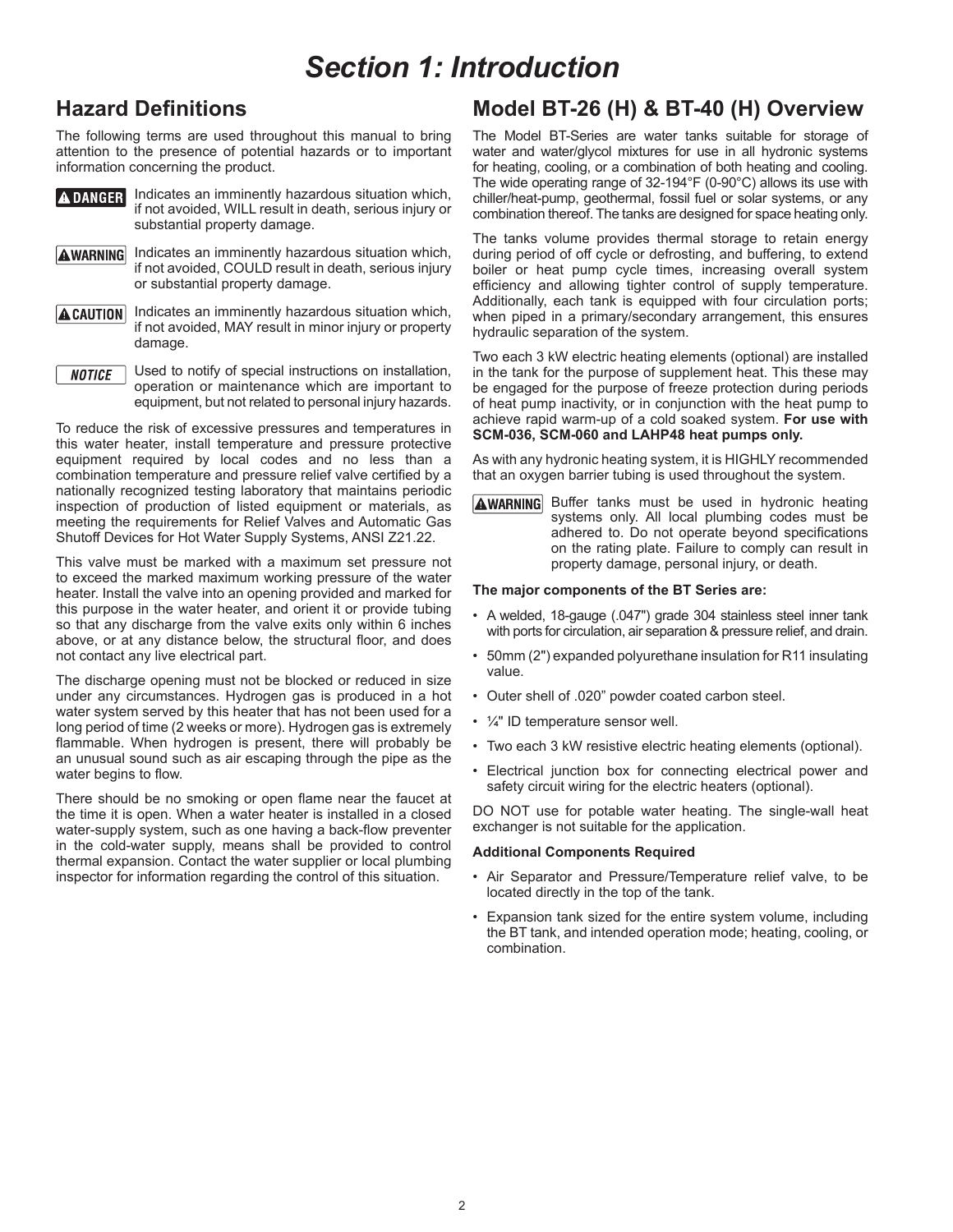### *Section 2: Specifications & Dimensions* tions & Dime

**Figure 2** BT26 and BT40 (ALL DIMENSIONS IN INCHES)

### **Standard Buffer Tank (No Heat Option)**



#### **Buffer Tank w/3kW Heaters Specifications**



|                       |            | $BT-26(H)$ | $BT-40(H)$ |
|-----------------------|------------|------------|------------|
|                       | -A-        | $43 - 1/4$ | $58 - 1/4$ |
| <b>Dimensions</b>     | -В-        | $35 - 7/8$ | $50 - 3/4$ |
|                       | -C-        | $23 - 1/8$ | $32 - 1/4$ |
| <b>Capacity</b>       | Gal        | 26         | 40         |
| <b>Max Water Flo</b>  | <b>GPM</b> | 24         |            |
| Heat Capacity*        | kW         | 6          |            |
| Min. Circuit at 480V* | Amp        | 30         |            |
| <b>Ship Weight</b>    | Lbs        | 84         | 104        |
| <b>Weight Empty</b>   | Lbs        | 77         | 97         |
| Weight Full**         | Lbs        | 278        | 390        |

For tanks with heat option only.

\*\* Based upon 30% Propylene Glycol solution.

### *Section 3: Location & Mounting*

Failure to comply with all of the guidelines IN THE FOLLOWING could result in death, serious injury or substantial property damage.

The installation must comply with all applicable local codes.

#### **Prepare the Unit**

- Step 1 Inspect the unit for shipping damage. DO NOT use if there is a risk that the damage could affect unit operation.
- Step 2 Make sure all required components are available.

#### **Location**

- Step 1 Locate the buffer tank only indoors, protected from weather.
- Step 2 Place the buffer tank on a stable surface that will not shift, and is, or can be made level.
- Step 3 If the buffer tank is in a location that may be subject to seasonal flooding, it must put upon a raised structure to ensure that no portion of the buffer tank can be submerged.

#### **Handling/Hoisting**

Never attempt to move the buffer tank with any water in it.

The empty buffer tank may be moved safely by two individuals over flat, level ground or floor.

For moving the empty buffer tank over uneven ground, stairs, onto or off of a vehicle; a lifting point may be fabricated by assembling a ¾ NPT, steel or brass, pipe nipple into the branch





of a ¾ NPT tee and engaging the nipple into the ¾ NPT port in the top of the tank. A lifting cable can then be threaded through the run of the tee and attached to a hoist of crane.

Ensure the tank is level and stable, with no wobbling or rocking, by installing inorganic (metal, plastic or composite) shims under the feet.

 $\Delta$  CAUTION When using Pex tubing an oxygen barrier tubing must be used.

Refer to Solstice Heat Pump (Extreme or SE) installation manuals for information on system Glycol/Water concentrations.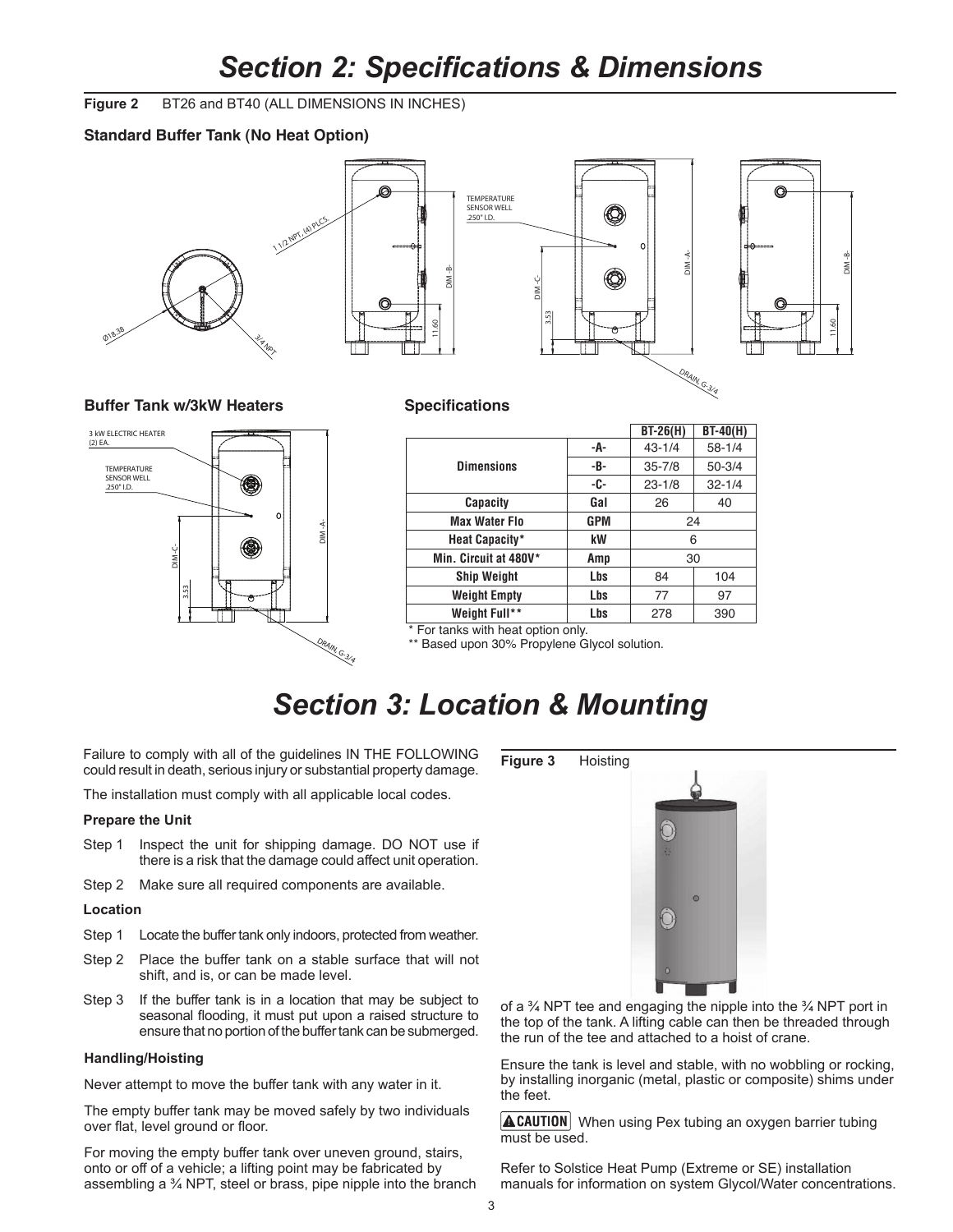### *Section 4: Electrical Connection*

#### **Overcurrent Protection**

Provide a separate power source and overcurrent protection for the immersion heater. Refer to the Figure 4 for detailed wiring.

The figure below shows the electrical circuit for connecting the BT-26-H or BT-40-H buffer tanks with supplemental heating to Solstice LAHP or SCM Heat Pumps.



### *Section 5: Replacement Parts*

| ` <sup>ว</sup> ลเ.<br>Nur.<br>1 INCI | 000000000<br>1Dtior<br>vesu                             | D/N<br>$V$ $F$<br>iuc. | <br>יסרוסי∩                                         |
|--------------------------------------|---------------------------------------------------------|------------------------|-----------------------------------------------------|
| 000025<br>20000                      | element<br>ot∆r<br>'mr<br>nea<br>- 11<br>วเธา<br>ושופ ו | 3kW<br>`VAL<br>24′     | $-$<br>only<br>.40 I J<br>$\frac{1}{2}$<br>. .<br>∼ |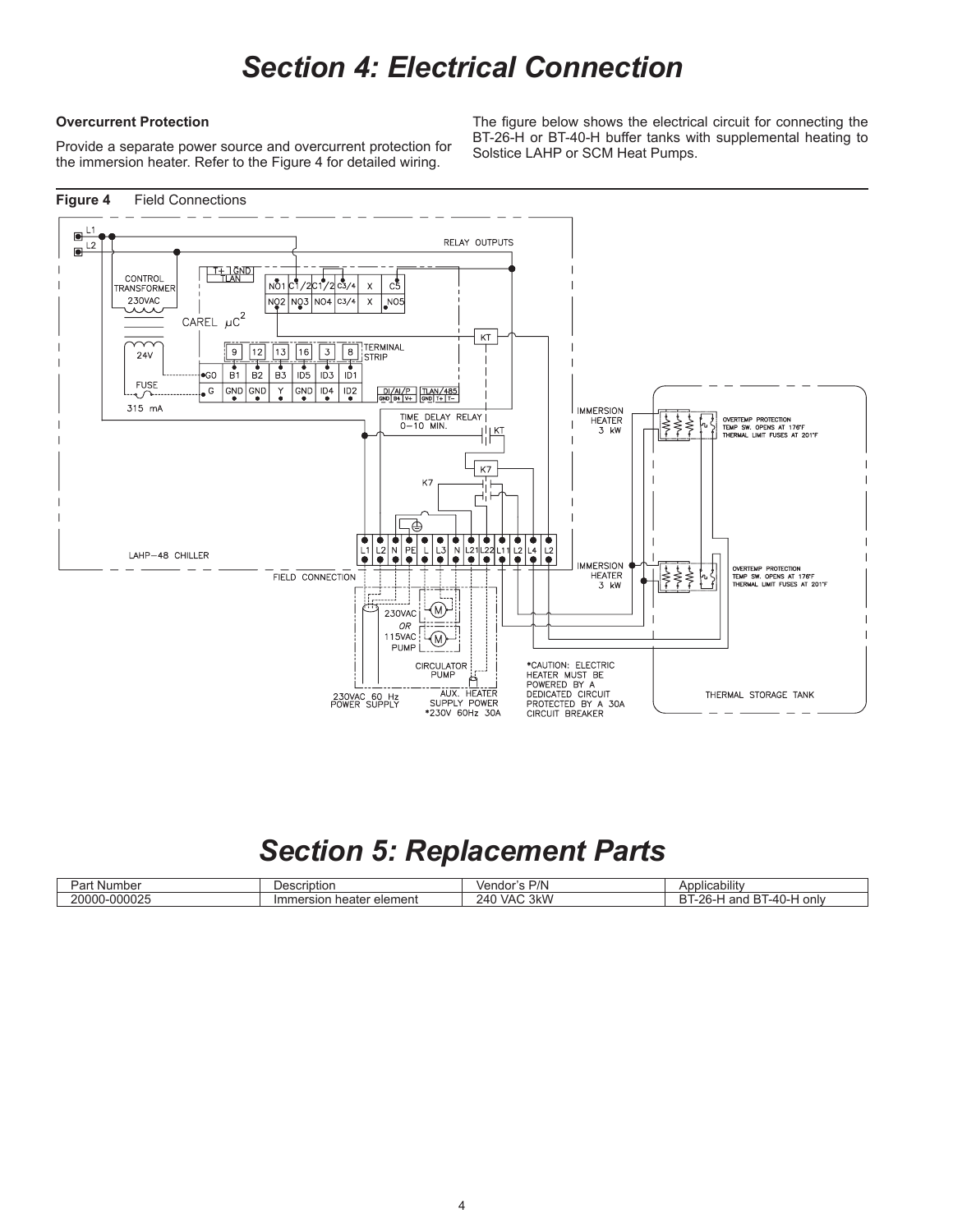# *Section 6: Piping Diagrams*

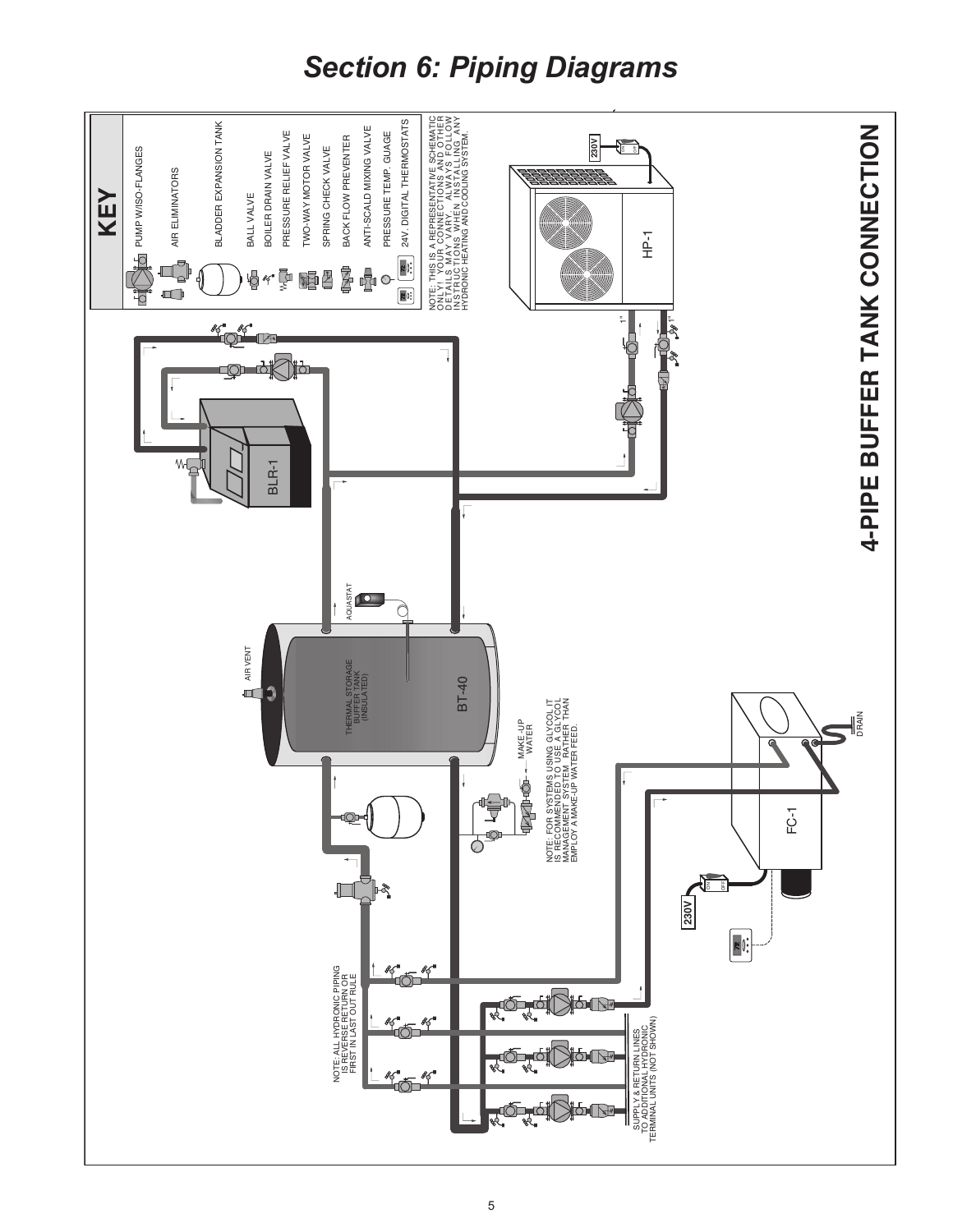# *Section 6: Piping Diagrams*

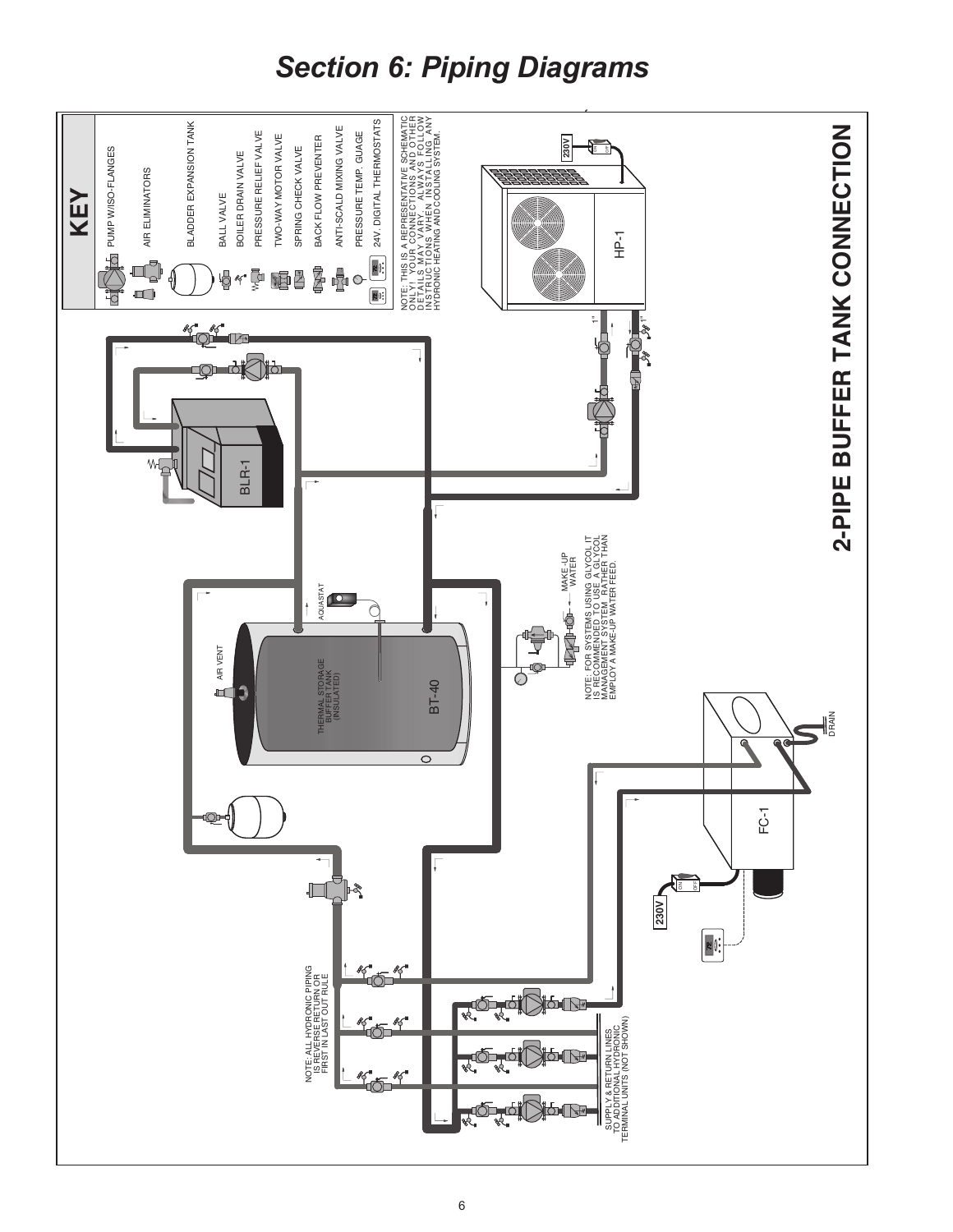# *Section 7: Limited Warranty*

#### **Buffer Tanks**

The "Manufacturer" warrants to the original owner at the original installation site that the Buffer Tank Product (the "Product") will be free from defects in material or<br>workmanship for a period not to exceed 10 years from during the warranty period, the Manufacturer will repair or replace, at its option, that part of the Product which is shown to be defective.

This limited warranty does not apply:

- a) if the Product has been subjected to misuse or neglect, has been accidentally or intentionally damaged, has not been installed, maintained or operated in<br>accordance with the furnished written instructions, or has been a
- b) to any expenses, including labor or material, incurred during removal or reinstallation of the defective Product or parts thereof.
- c) to any workmanship of the installer of the Product.

This limited warranty is conditional upon:

- a) shipment, to the Manufacturer, of that part of the Product thought to be defective. Goods can only be returned with prior written approval from the Manufacturer. All returns must be freight prepaid.
- b) determination, in the reasonable opinion of the Manufacturer, that there exists a defect in material or workmanship.

Repair or replacement of any part under this Limited Warranty shall not extend the duration of the warranty with respect to such repaired or replaced part beyond the stated warranty period.

THIS LIMITED WARRANTY IS IN LIEU OF ALL OTHER WARRANTIES, EITHER EXPRESS OR IMPLIED, AND ALL SUCH OTHER WARRANTIES, INCLUDING<br>WITHOUT LIMITATION IMPLIED WARRANTIES OF MERCHANTABILITY OR FITNESS FOR A PARTICULAR PURPOSE, AR **HAVE OTHER RIGHTS WHICH MAY VARY BY EACH JURISDICTION.**